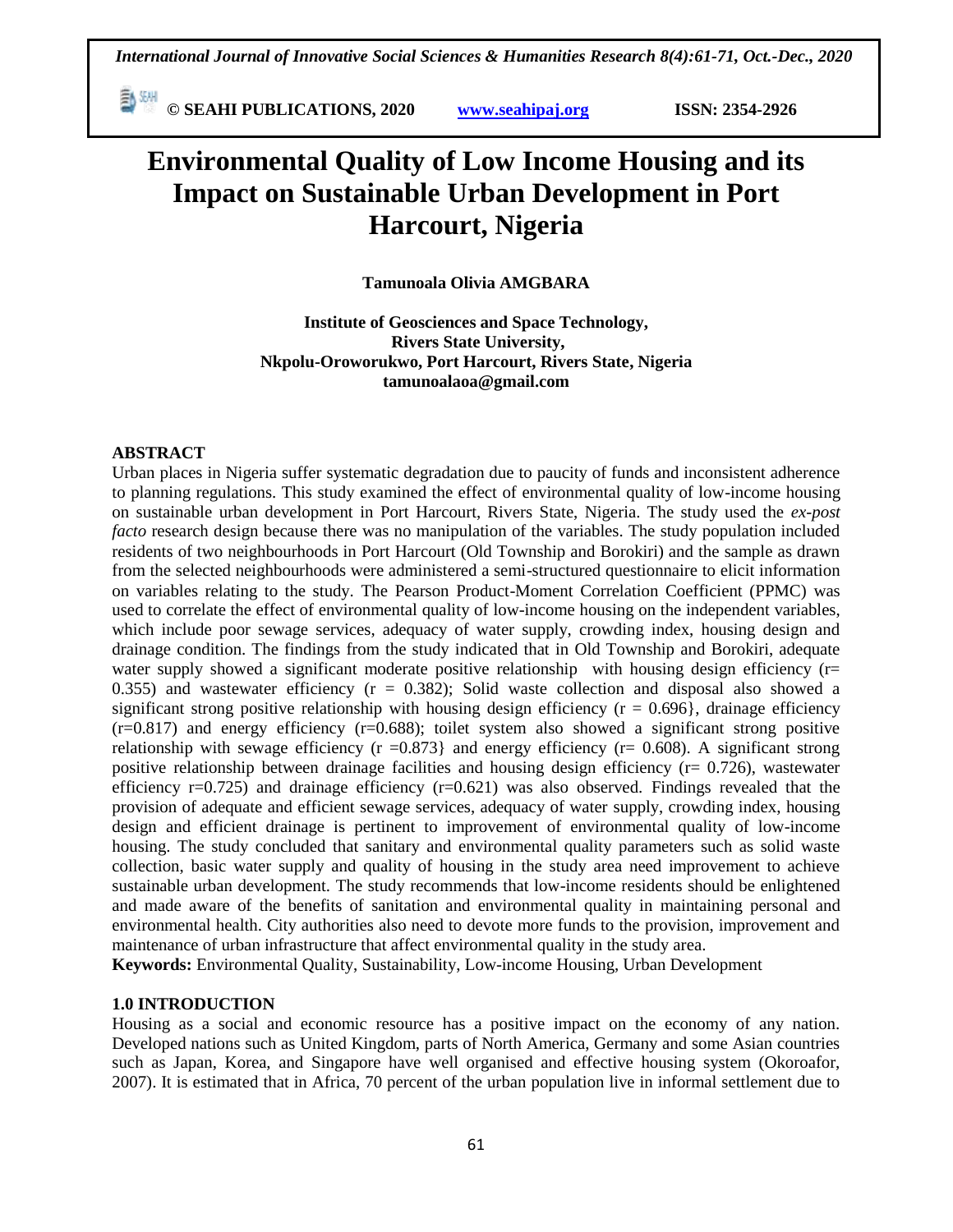the dense population of low-income earners who spend above 30 percent of their meagre income on housing (Finkel, 2005; Agbola *et al*, 2007;Denis, 2011).

In most settlements the percentage of population living in substandard houses are about 60-80 percent compared to 15-20 percent living in acceptable standards obtainable in developing countries. This is so because housing is all about affordability and many of those who live here do so on less than a dollar per because housing is an about arrondability and many of those who live here do so on less than a donar per day. This explains why housing problem is both qualitative and quantity strongly tied to the fact that finance is not available for the low-income earners (Okoroafor, 2007).

Federal Ministry of Lands, Housing and Urban Development (2012) characterized housing as the process of providing secure, comfortable, attractive, usable, affordable and recognizable shelter in a proper Intervalue of providing secure, commonatore, analytic, assume, another and recognizance sheller in a proper neighbourhood setting, supported by the continuous preservation of the built environment for the daily living activities of individuals within the community while representing their socio-economic, cultural aspirations and preferences.

This paper examines the environmental quality of low-income housing on sustainable urban development which can be characterized by housing congestion, poor drainage, poor toilet system, the indiscriminate which discharge of liquid and solid wastes into the environment, inadequate social facilities and over-utilization of existing infrastructural facilities which will lead to a unsustainable environment (Femi, 2019). Sustainability implies an action that is be maintained over a period. It is the meeting of basic needs in order to sustain human life and about making responsible choices and decisions in an attempt to sustain human life and about making responsible choices and decisions in an attempt to acknowledge the intricate connections between actions and effects with relation to the environment, economic growth and the growing society (Ede *et al*, 2011)

A well-planned housing system yields to environmental sustainability because the provision of adequate housing will incorporate the provision of improved indoor air quality, potable water, good sanitation, sewage and waste management, sustainable transport network and consequent reduction in environmental pollution. Overall, this will be a driver for sustainable national development; indicating that housing has significant effects on most of the domains of sustainable development (Amao, 2012; Ibem & Amole, 2010). Arugu Arugu & Wosu …… Internative Society. In the Human Society Society Society Society Society Society Society

Within any given area, however, a series of minor environmental problems can combine to produce significant negative impacts. For example, the indiscriminate disposal of waste by several households will cumulatively lead to the pollution of that neighbourhood. The inappropriate practice associated with one household can over time lead to a major environmental problem with impacts on an entire community. The improper construction of drains on one house lot on a hillside, for instance may over time lead to the formation of a gully, which can cause the loss of large amounts of soil or inundation of properties located downhill (Olalekan, 2014). Therefore, as simple or insignificant as activities related to low-income housing may appear to be, they may contribute to significant environmental problems unless certain measures are taken.

Research has confirmed the profound inadequacy in the housing circumstances of Nigerians, in particular the low-income population (Olotuah & Aiyetan, 2006). The housing circumstances of low-income earners, who incidentally constitute the vast majority of the population, have not shown any significant improvement over the years. Research has shown that an estimated 2.3 million urban dwelling units in Nigeria are substandard, only 33 percent of houses considered physically sound, and 44 percent and 19 percent require minor and major repairs, respectively, to bring them to normative and structural quality. Sanitary facilities in most urban dwellings and public services especially; water and electricity supply are grossly inadequate. As asserted by Kamete (2006) urban facilities, especially housing has failed the growing demand of the poor. In line with the above issues, therefore, the purpose of this study is to examine the effect of environmental quality of low-income housing on sustainable urban development in Port Harcourt.

### **1.1 Study Objectives**

This paper focuses on the inquiry to assess the effect of environmental quality of Low-income on sustainable urban development by identifying the factors of environmental quality of low-income housing then assessing the relationship between the effects of environmental quality of low-income housing and sustainable urban development.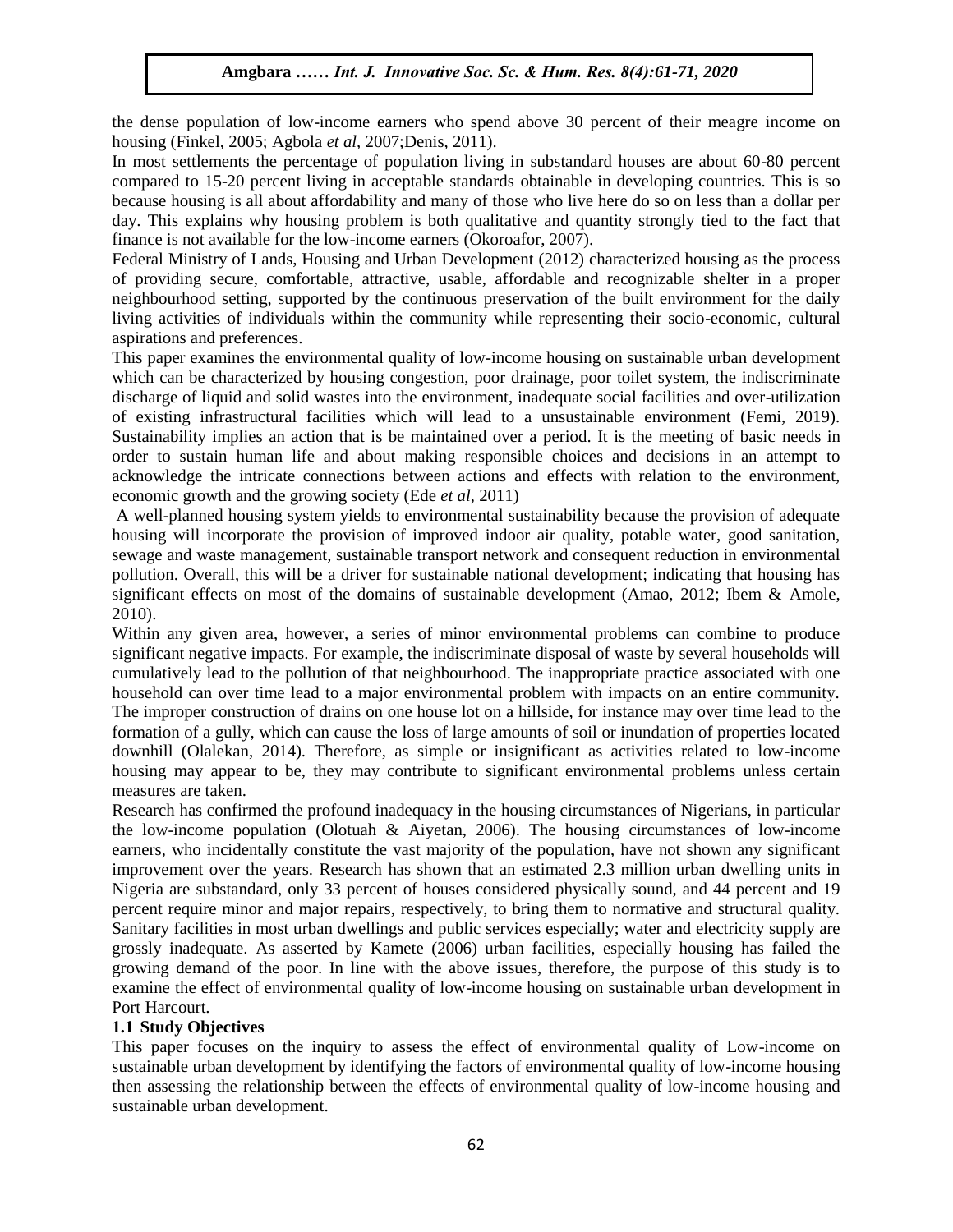#### **2.0 METHODOLOGY**

2.0 METHODOLOGT<br>A research is a scientific investigation of events, situations or phenomena, which involve systematic collection, presentation, analysis and interpretation of collected data for solving problem. The data type uses *ex-post facto* research design because it does not manipulate the independent variable but describes the conditions that already exist as they are. The *ex-post facto* research design evaluates environmental Inc conditions that already exist as they are. The *ex-post facto* research design evaluates environmental quality of low-income housing and its impact on sustainable urban development in Port Harcourt with the aim of analysing the independent variables such as toilet systems, adequate water supply, waste disposal, drainage availability and the effect it has on sustainable urban development.

The study population include the inhabitants of the selected neighbourhoods of Port Harcourt (Old Township and Borokiri; see Figure 1) based on which a sample size of 399 was obtained as presented in Table 1. A randomised sampling procedure used in the selection of low-income houses in Old Township and Borokiri and in selecting individual households as respondents from each sampled building. This study adopted the use of a validated semi-structured questionnaire, which was employed for data sollection from the semplod population of the study. collection from the sampled population of the study.

| Table 1. Sampled Neighbournoods, I rejected I optilation and Sample Size |                 |                         |                      |            |  |  |  |  |
|--------------------------------------------------------------------------|-----------------|-------------------------|----------------------|------------|--|--|--|--|
| S/N                                                                      | Neighbourhoods  | Projected<br>Population | $(2020)$ Sample Size | Percentage |  |  |  |  |
|                                                                          |                 |                         |                      | $(\%)$     |  |  |  |  |
|                                                                          | Old Township    | 26946                   | 96                   | 24         |  |  |  |  |
|                                                                          | <b>Borokiri</b> | 85430                   | 303                  | 76         |  |  |  |  |
|                                                                          | Total           | 112,376                 | 399                  | 100        |  |  |  |  |
|                                                                          |                 |                         |                      |            |  |  |  |  |

**Table 1: Sampled Neighbourhoods, Projected Population and Sample Size** 



**Figure 1: Old Port Harcourt Township and Borokiri Neighbourhoods**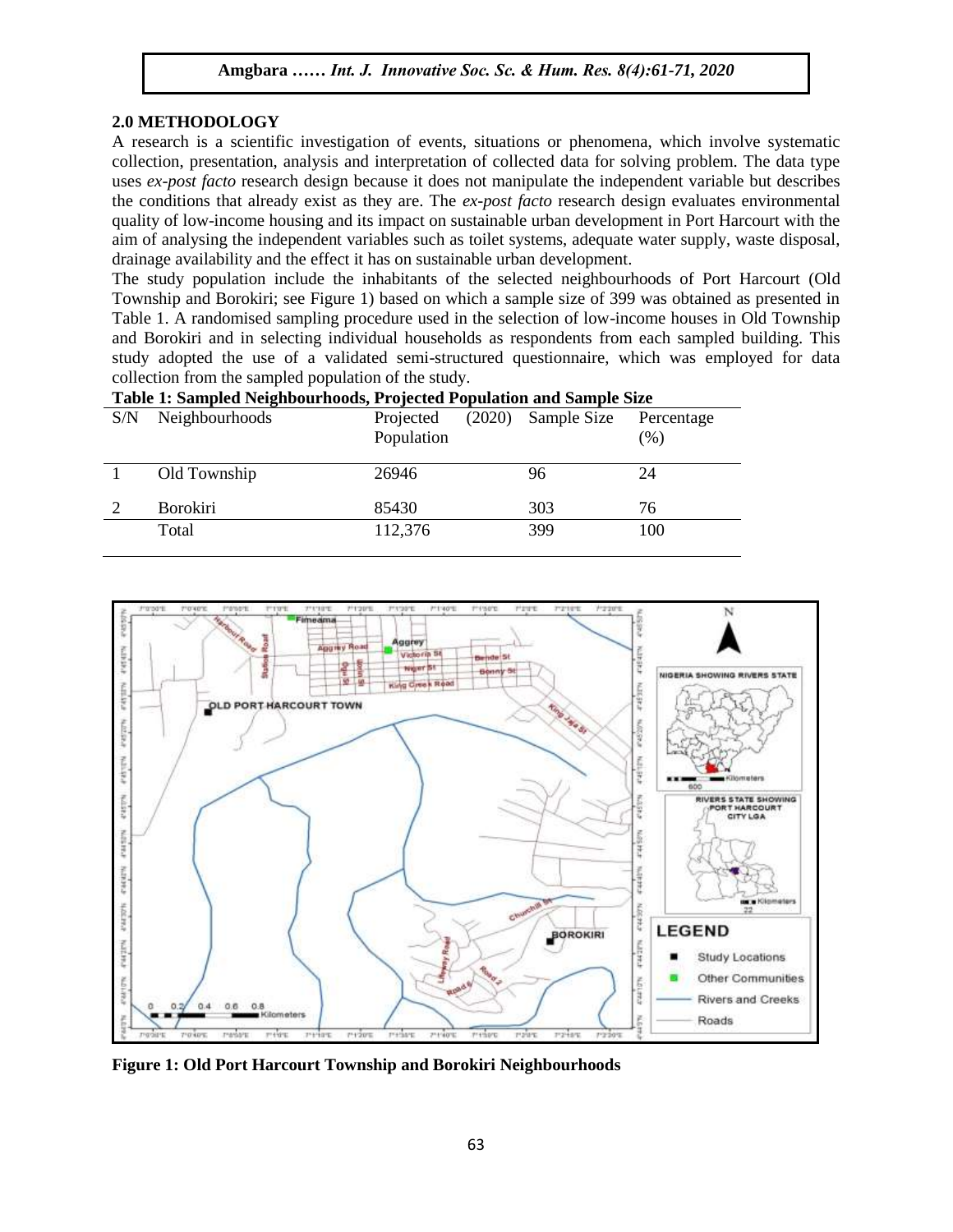Pertinent variables of environmental quality of low-income housing identified include basic water supply, refinent variables of environmental quarty of low-income housing identified include basic water suppry,<br>solid waste collection, wastewater systems, and drainage facilities while the variables of sustainable urban development include housing design efficiency, wastewater efficiency, drainage efficiency and energy efficiency. Correlations of these variables using Pearson Product Moment Correlation Coefficient were conducted.  $\mathbf{R}$ 

#### **3.0 RESULTS AND DISCUSSION**

The deductions from this research encapsulated within the broad spectrum of the objective of the study to distil findings from both the literature review and research observations on the environmental quality of alser maings from sour the interactive evident and research observations on the environmental quarty of low-income housing and its effect on sustainable urban development in Old Township and Borokiri. All the data generated in the study were converted into graph as presented in Figures 2-7.

# **3.1 Adequate Household Water Supply**

On household water supply in Old Port Harcourt Township 20% of respondents obtained water from their on household water suppry in ond I ort Francourt Township 20% or respondents obtained water from their<br>personal boreholes, 35% from hand-dug wells and 45% purchase water from public borehole. In Borokiri, 15% of the respondents get water from their personal boreholes, 38% from hand dug wells and 47% purchased water from public boreholes. The low income housing in Port Harcourt town and Borokiri have three major sources of domestic water supply from the use of privately owned boreholes to hand dug wells which are used by residents living at close proximity to it, then the public boreholes which wells sometimes may be far from their homes and they pay a price for it. These water sources mainly used for drinking and domestic use with over 60% of this water not treated which leads to contaminated water and in turn causes diseases such as cholera, diarrhoea, dysentery and typhoid.

In tain cases alseases seen as choicia, alamnoca, cysentery and typicial.<br>Fadare & Olawuni (2008) asserted in line with accessibility to water supply and sanitation, Murray and Lopez (1996) noted that 5.3% of all death worldwide is attributed to poor water supply, sanitation and hygiene. In a study conducted by Jacobi et al (1998), in Sao Paulo, Brazil, it was reported that, 94.4% of the respondents were connected with public water system, and 59.8% reported that the supply was unsatisfactory in certain times of the year. In peripheral of Sao Paulo, (Capela Do Socorro), the author unsatisfactory in certain times of the year. In peripheral of Sao Paulo, (Capela Do Socorro), the author reported that 74.0% have problems with water supply and that the after effect of this relates to problems of household cleanings, and personal hygiene. When water supplies and sanitary conditions are inadequate, health problems are imminent according to Bateman et al (1998), in an epidemiological study of five African countries. The author asserted that the association between improved sanitation and health is strong or even stronger than the association between water supplies and health. He went further that health benefits may not associate with improved water supplies in areas where the overall level of sanitation is low; and that water supply should be as close as possible to the point of use, to maximize the health benefits.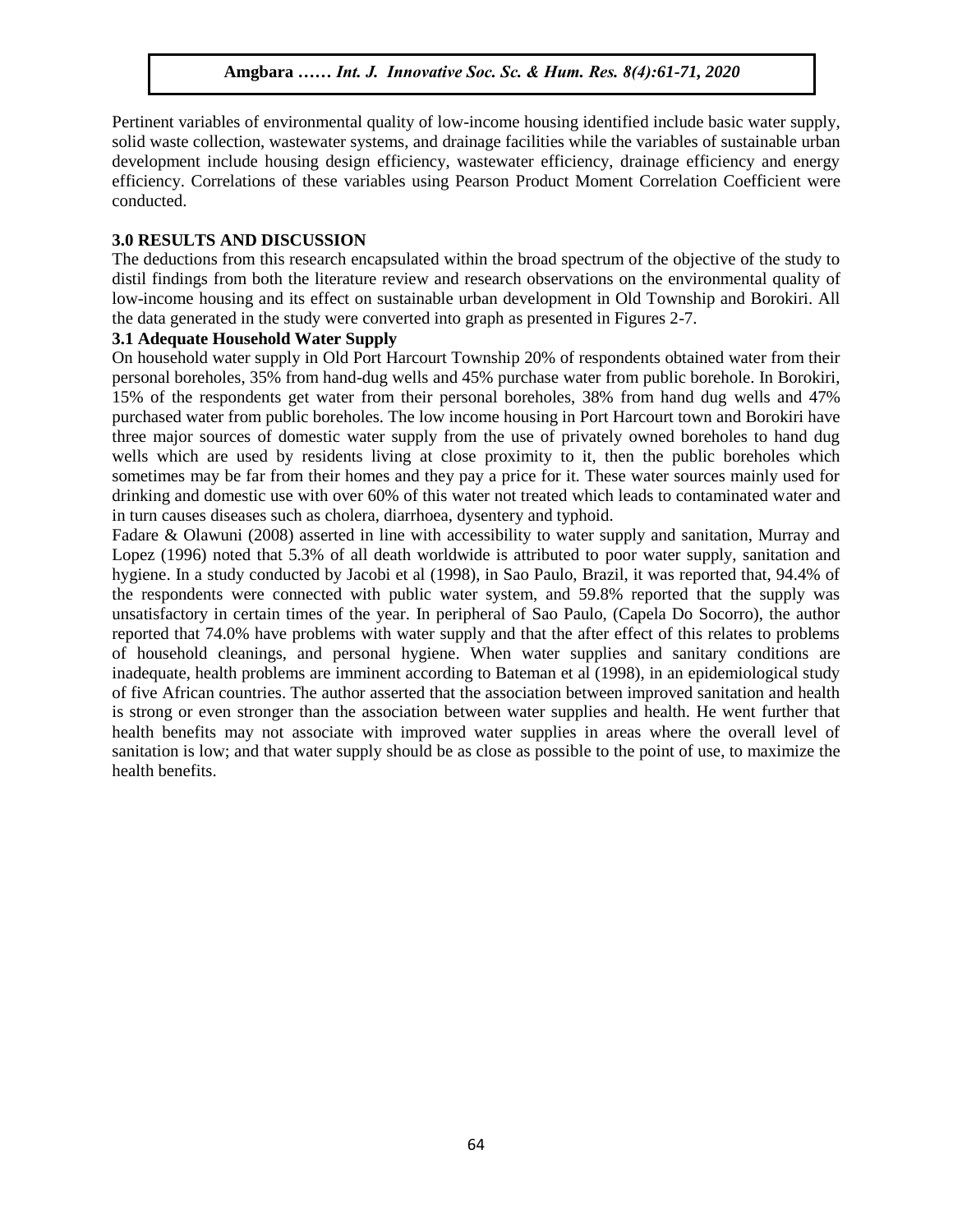**Amgbara** *…… Int. J. Innovative Soc. Sc. & Hum. Res. 8(4):61-71, 2020*





### **3.2 Household Waste Disposal and Collection**

The frequency at which households dispose their waste,  $22\%$  said they do so daily,  $37\%$  dispose twice a  $\frac{1}{2}$ week, 41% dispose weekly and in Borokiri 37% of respondents dispose household refuse daily, 44% dispose twice a week and 29% dispose weekly.

The distribution of responses in Old Port Harcourt Township for frequency of solid waste evacuation by the government agency tasked with it was 64% weekly and 36% twice weekly. In Borokiri, 70% of the respondents reported weekly evacuation and 30% twice weekly.

From the responses given by the respondents, dispose dump refuse at collection points for the collection by Government contractors and subsequent disposal at final disposal sites, which is open dumping.

These respondents dispose daily, twice weekly and the rest weekly, but the collection of these wastes occurred twice weekly and weekly leaving daily wastes not evacuated for an interval of about two days or more. This practice leaves heaps of improperly disposed waste refuse that engender the breeding of rodents, vectors and emission of bad odors. Wokekoro and Inyang (2007) in her study observed that respondents in the low-income neighborhoods dispose their refuse at collection points for the collection by Government contractors and subsequent disposal at final disposal sites. The study revealed that the ratio of households which dump refuse indiscriminately are more in the informal low-income settlements like Bundu and Marine base than informal low-income settlements like Diobu. Most of the respondents affirm that the method of refuse collection and disposal in the city and in their neighborhoods is poor.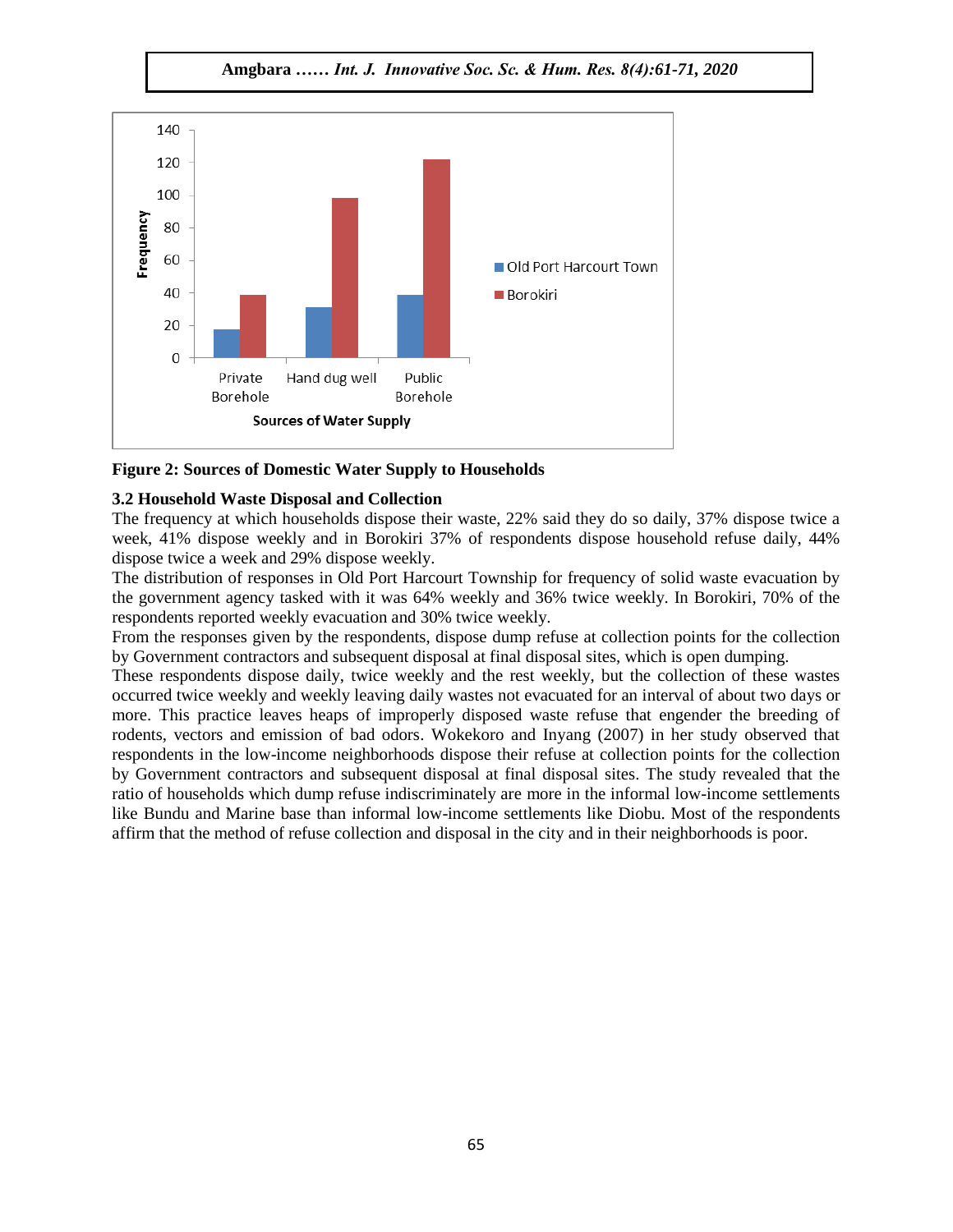**Amgbara** *…… Int. J. Innovative Soc. Sc. & Hum. Res. 8(4):61-71, 2020*



**Figure 4: Frequency of Household Refuse Disposal by Respondents in the Study**   $A = \{x_1, x_2, \ldots, x_n\}$ 



#### **Figure 3: Frequency of Waste Collection 3.3 Toilet Systems**

The commonest toilet system (44%) in Old Port Harcourt Township is the floating river toilet, 38% use pit latrine and 28% use water closet while in Borokiri 21% use floating river toilet 49% use pit latrine and 30% use water closet.

The respondents affirm that the disposal of human waste in their neighborhoods is poor. Human waste disposal into creeks is second most common toilet system used which is the major cause water pollution in these areas. The data gotten from the study areas also revealed over 30% disposal of human waste in pit latrine pollute the environment and can cause serious diseases such as cholera.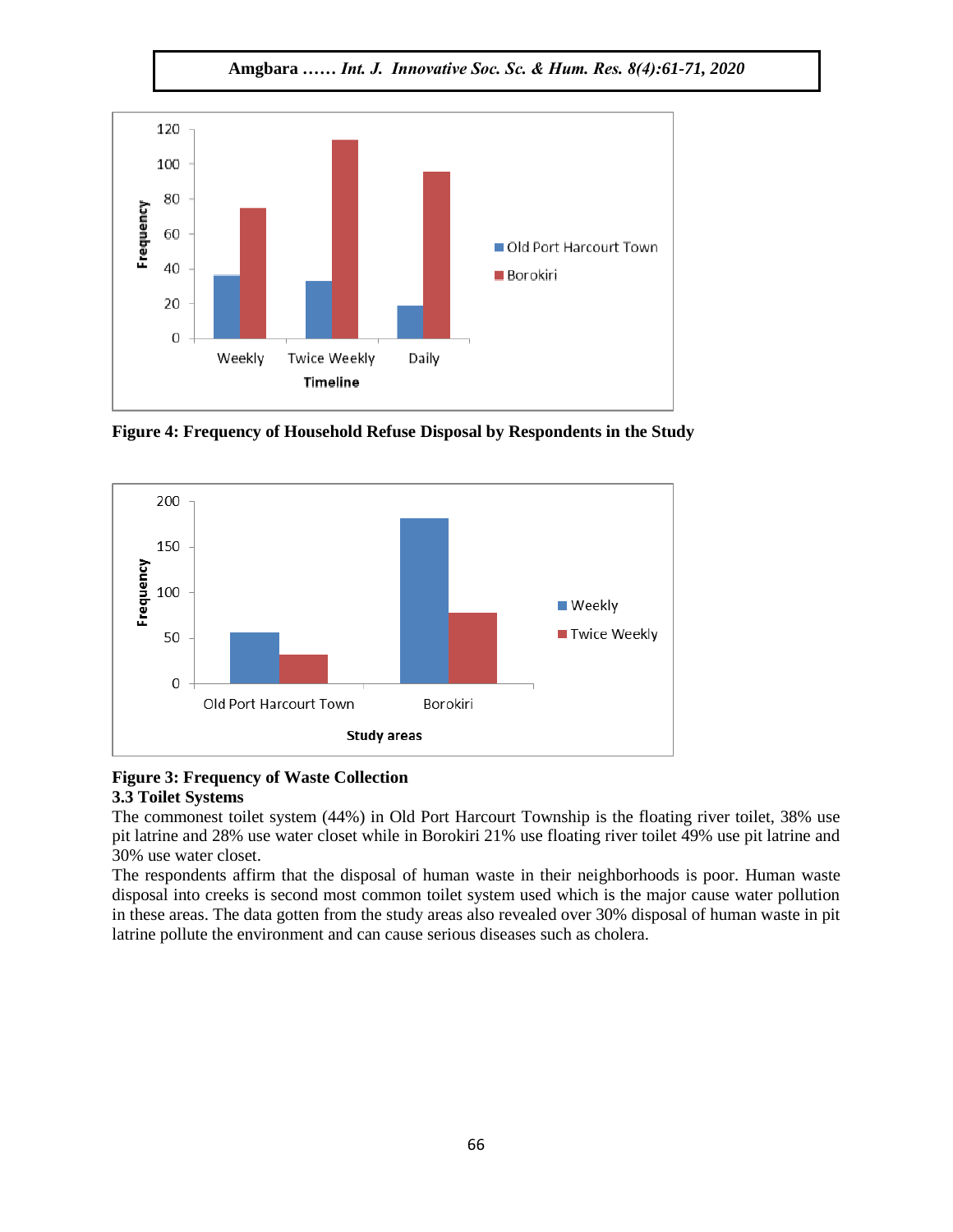**Amgbara** *…… Int. J. Innovative Soc. Sc. & Hum. Res. 8(4):61-71, 2020*



**Figure 5: Types of Toilet Systems in the Study Areas**

# **3.4 Availability of Drainage facilities**

Drainage facilities in the Old Township was very poor because 77% responded to have no drainage around their homes and 23% reported to having well-structured drainage system around their home. In Borokiri 68% responded to having no drainage and 32% responded to having some form hand dug by the residents.  $A_{\rm{max}}$  ,  $A_{\rm{max}}$  ,  $A_{\rm{max}}$  ,  $A_{\rm{max}}$  ,  $A_{\rm{max}}$  ,  $A_{\rm{max}}$  ,  $A_{\rm{max}}$ 

In both Old Port-Harcourt Township and Borokiri, respondents added that the drainages are mostly clogged with debris. Twenty eight percent clean the drainage weekly and 72% clean monthly, usually on sanitation days in Old Port Harcourt town. In Borokiri, 35% clean weekly and 65% clean monthly. The drainages available in the study are usually clogged and silted because drains are turned into dumping grounds for refuse that led to a very good breeding ground for mosquitoes. The outcome of this is human infestation with malarial parasites.



**Figure 6: Availability of Storm Water and Sewage Drainage**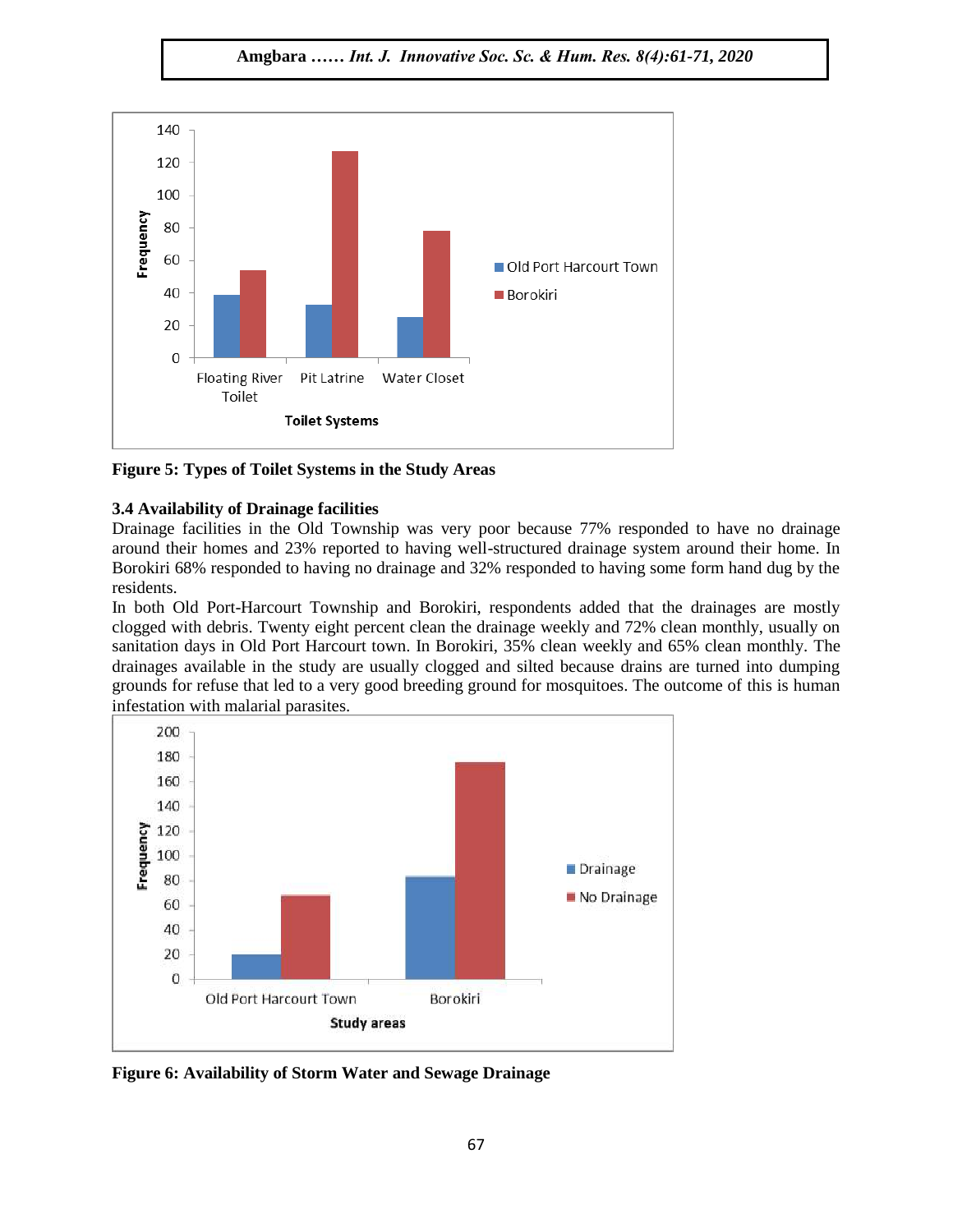![](_page_7_Figure_1.jpeg)

![](_page_7_Figure_2.jpeg)

#### **4.0 RESULTS AND DISCUSSION**

 $\frac{100 \text{ K}}{200 \text{ K}}$  and  $\frac{100 \text{ K}}{200 \text{ K}}$  and the Muslim coefficient (r) of 0.355 and 0.382 with housing design efficiency and wastewater efficiency in Old Township and Borokiri indicating a significant moderate positive relationship between the three variables. This shows that an increase in adequate water supply will lead to an increase in housing design and sewage efficiency in Old Township and Borokiri at a moderate rate while a decrease in adequate water supply will lead to a decrease in housing design efficiency and sewage efficiency in Old Township and Borokiri at a moderate rate. Adequate water supply also has a correlation coefficient (r) of 0.180 and 0.180 with drainage efficiency and energy efficiency indicating a significant weak positive relationship between these variables. This shows that an increase in adequate water supply will lead to an increase in drainage efficiency and energy efficiency at a lower rate in Old Township and Borokiri while a decrease in basic water supply will lead to a decrease in drainage efficiency and energy efficiency at a lower rate.

Solid waste collection and disposal has a correlation coefficient (r) of 0.696, 0.817 and 0.688 with housing design efficiency, drainage efficiency and energy efficiency in Old Township and Borokiri indicating a significant strong positive relationship between the four variables. This shows that efficient solid waste collection will enhance housing quality in the study area; Solid waste collection also had a correlation coefficient (r) of 0.410 with sewage efficiency in Old Township and Borokiri indicating a significant moderate positive relationship between the two variables. This shows that an increase in the solid waste collection will also cause an increase in the efficiency of wastewater systems in Old Township and Borokiri.

Toilet system has a correlation coefficient (r) of 0.873 and 0.608 with sewage efficiency and energy efficiency in Old Township and Borokiri indicating a significant strong positive relationship with the two variables. This shows that as the wastewater system increases, wastewater and energy efficiency also increases at a higher rate.

Drainage Facilities has a correlation coefficient (r) of 0.726, 0.725 and 0.621 with housing design efficiency, wastewater efficiency and drainage efficiency in Old Township and Borokiri indicating a significant strong positive relationship between the four variables. This shows that an increase in drainage facilities will lead to an increase in housing design efficiency, wastewater efficiency and drainage efficiency at a higher rate in Old Township and Borokiri while a decrease in drainage facilities will lead to a decline in wastewater efficiency and drainage efficiency in Old Township and Borokiri at a higher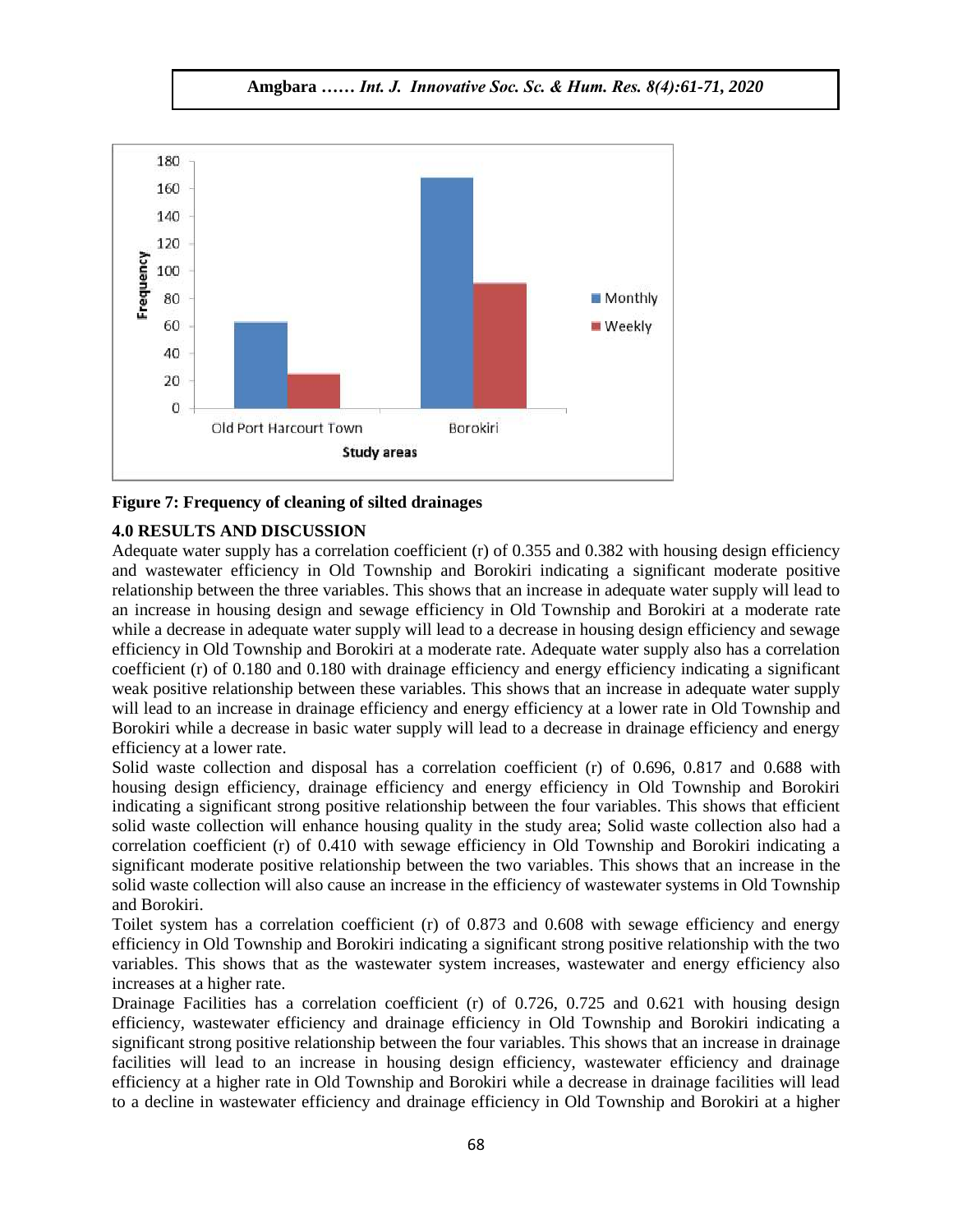rate. Drainage facilities also have a correlation coefficient (r) of 0.461 with energy efficiency in Old Township and Borokiri indicating a significant moderate positive relationship between the two variables. This shows that an increase in drainage facilities will also cause an increase in the efficiency of wastewater systems in Old Township and Borokiri at a moderate rate.

The table below shows the correlation results between variables of environmental quality of low-income housing and sustainable urban development.

**Table 2: Correlation results among variables between effects of environmental quality of lowincome housing and sustainable urban development**

|                |                               |                         | 2                                   | 3                                                | $\overline{4}$ | 5           | 6        |           | 8 |
|----------------|-------------------------------|-------------------------|-------------------------------------|--------------------------------------------------|----------------|-------------|----------|-----------|---|
| $\mathbf{1}$   | <b>Adequate Water Supply</b>  |                         |                                     |                                                  |                |             |          |           |   |
| 2              | <b>Solid Waste Collection</b> | $.309^{**}$             |                                     |                                                  |                |             |          |           |   |
| 3              | <b>Waste Water Systems</b>    | $.460^{**}$ $.191^{**}$ |                                     |                                                  |                |             |          |           |   |
| $\overline{4}$ | <b>Drainage Facilities</b>    |                         | $.706^{**}$ $.697^{**}$ $.460^{**}$ |                                                  |                |             |          |           |   |
|                | 5 Housing Design Efficiency   |                         |                                     | $.355^{**}$ $.696^{**}$ $-.184^{**}$ $.726^{**}$ |                |             |          |           |   |
|                | 6 Waste Water Efficiency      |                         |                                     | $.382^{**}$ $.410^{**}$ $.873^{**}$ $.705^{**}$  |                | $.720^{**}$ |          |           |   |
| 7              | Drainage Efficiency           |                         | $.180^{**}$ $.817^{**}$             | $-0.03$ $.621^{**}$ $.843^{**}$                  |                |             | $.591**$ |           |   |
|                | 8 Energy Efficiency           | $.180^{**}$             | $.688^{**}$                         | $.608^{**}$ $.461^{**}$ $.192^{**}$ $.163^{**}$  |                |             |          | $.522$ ** |   |
|                |                               |                         |                                     |                                                  |                |             |          |           |   |

Note: N= 347, \*p<.05, \*\*p<.01 Source: Field Survey, 2020

![](_page_8_Figure_6.jpeg)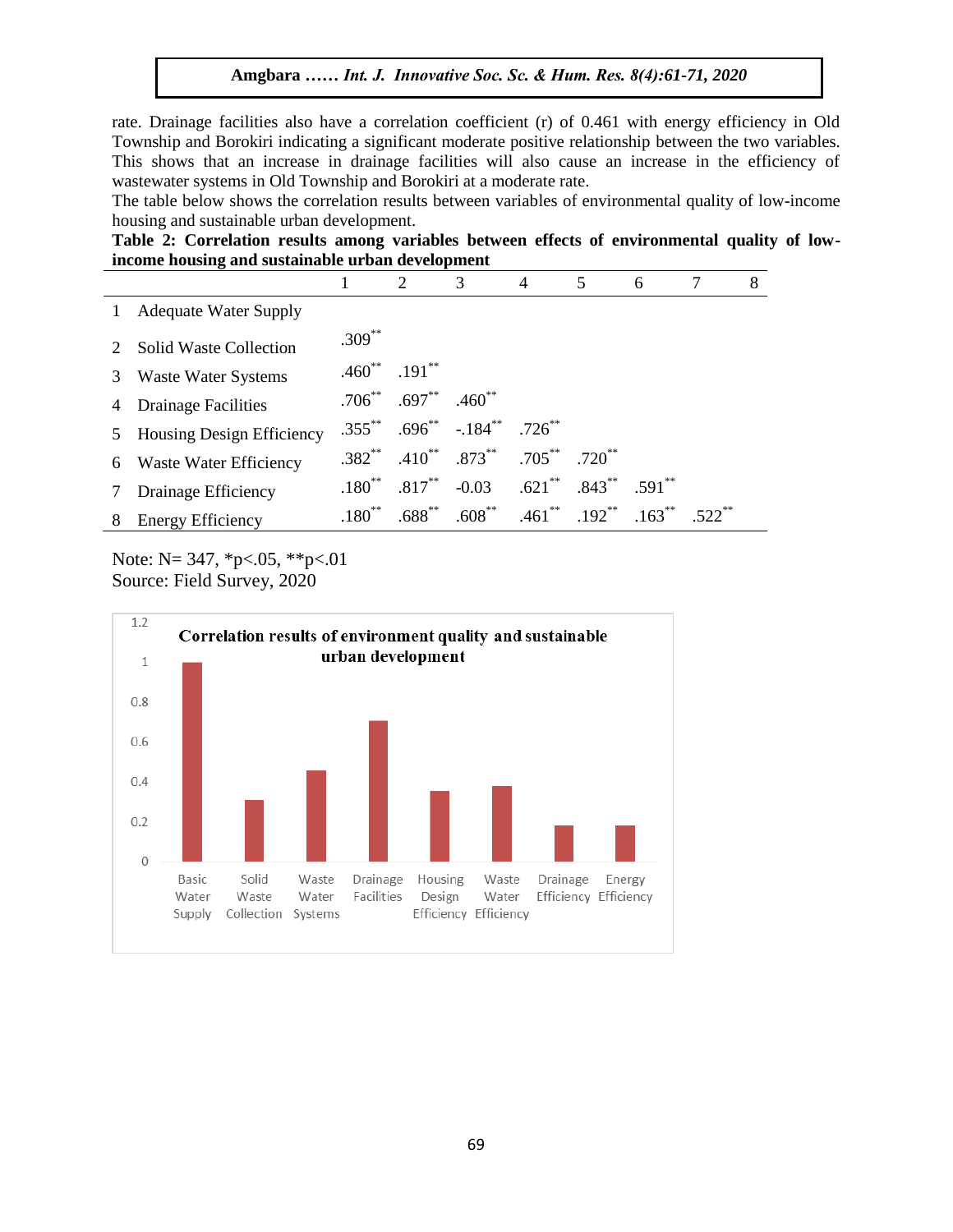| <b>Environmental Qualities</b>                                                                                                                                                                                                                                                                                                                     | Mean                                                                                                       |       |       |             |         |                   |            |
|----------------------------------------------------------------------------------------------------------------------------------------------------------------------------------------------------------------------------------------------------------------------------------------------------------------------------------------------------|------------------------------------------------------------------------------------------------------------|-------|-------|-------------|---------|-------------------|------------|
|                                                                                                                                                                                                                                                                                                                                                    | Levene's Test for Equality of Variances $X_1$                                                              |       | $X_2$ | $X_1 - X_2$ | P-value | $T_{\text{crit}}$ | $T_{calc}$ |
| (Equal variances not assumed)                                                                                                                                                                                                                                                                                                                      |                                                                                                            |       |       |             |         |                   |            |
| F                                                                                                                                                                                                                                                                                                                                                  | 22.874                                                                                                     | 27.88 | 17.42 | 10.46       | 0.000   | 1.658             | 27.772     |
| Sig.                                                                                                                                                                                                                                                                                                                                               | .000                                                                                                       |       |       |             |         |                   |            |
| T                                                                                                                                                                                                                                                                                                                                                  | $-27.772$                                                                                                  |       |       |             |         |                   |            |
| Df                                                                                                                                                                                                                                                                                                                                                 | 115.085                                                                                                    |       |       |             |         |                   |            |
| .000<br>Sig. (2-tailed)                                                                                                                                                                                                                                                                                                                            |                                                                                                            |       |       |             |         |                   |            |
|                                                                                                                                                                                                                                                                                                                                                    | Level of Significance: 0.05                                                                                |       |       |             |         |                   |            |
| Results:                                                                                                                                                                                                                                                                                                                                           |                                                                                                            |       |       |             |         |                   |            |
| $X1 = B$ orokiri<br>$X2 = Old Township$                                                                                                                                                                                                                                                                                                            |                                                                                                            |       |       |             |         |                   |            |
| Level of significance $= 0.05$                                                                                                                                                                                                                                                                                                                     |                                                                                                            |       |       |             |         |                   |            |
| Degree of Freedom $(d.f.) = 115$                                                                                                                                                                                                                                                                                                                   |                                                                                                            |       |       |             |         |                   |            |
|                                                                                                                                                                                                                                                                                                                                                    | Critical values $= 1.658$                                                                                  |       |       |             |         |                   |            |
|                                                                                                                                                                                                                                                                                                                                                    | Calculated value $= 27.772$                                                                                |       |       |             |         |                   |            |
| From the above table, the Levene's test for equal variances not assumed is NOT rejected, since its p-value<br>is less than 0.05, therefore subsequent interpretations will be based on Equal variances not assumed. The<br>critical value of t obtained at d.f. 115 is given as 1.658. Since the p-value (= 0.000) is less than $\alpha$ (= 0.05), |                                                                                                            |       |       |             |         |                   |            |
|                                                                                                                                                                                                                                                                                                                                                    |                                                                                                            |       |       |             |         |                   |            |
|                                                                                                                                                                                                                                                                                                                                                    |                                                                                                            |       |       |             |         |                   |            |
|                                                                                                                                                                                                                                                                                                                                                    | also calculated absolute t (= 27.772) is greater than the t-crit (= 1.658), we, therefore, reject the null |       |       |             |         |                   |            |
| hypothesis which states that there is no significant difference between the environmental qualities of low-                                                                                                                                                                                                                                        |                                                                                                            |       |       |             |         |                   |            |

# Table 3: T-test Results of Environmental Quality of Low Income Housing

#### **5.0 CONCLUSION**

income housing in the study areas.

It is acknowledged that the provision of adequate water supply is pertinent to the improvement of the environmental quality of low-income housing for sustainable urban development in the study area. Solid waste collection is a factor of environmental quality of low-income housing and can affect sustainable urban development. The sewage management systems were identified as one of the factors that determine the environmental quality of low-income housing and affects sustainable urban development in the study. Drainage facilities are also very essential in determining the environmental quality of low-income housing and can affect the sustainable urban development of Old Township and Borokiri if the themes of sustainable urban drainage systems are not implemented. However, these prevailing conditions will not be sustainable if something drastic and urgent is not done by key stakeholders through collaborative efforts of government agencies and departments at the local, state and national levels and the communities themselves. Finally, this study helps in supporting the government for the development of a decision support tool to help improve the decision-making process in implementing sustainability in housing projects for low-income earners in Old Township and Borokiri. Based on the findings, recommendations are hereby made to improve on the environmental qualities of existing, new and future housing for low-